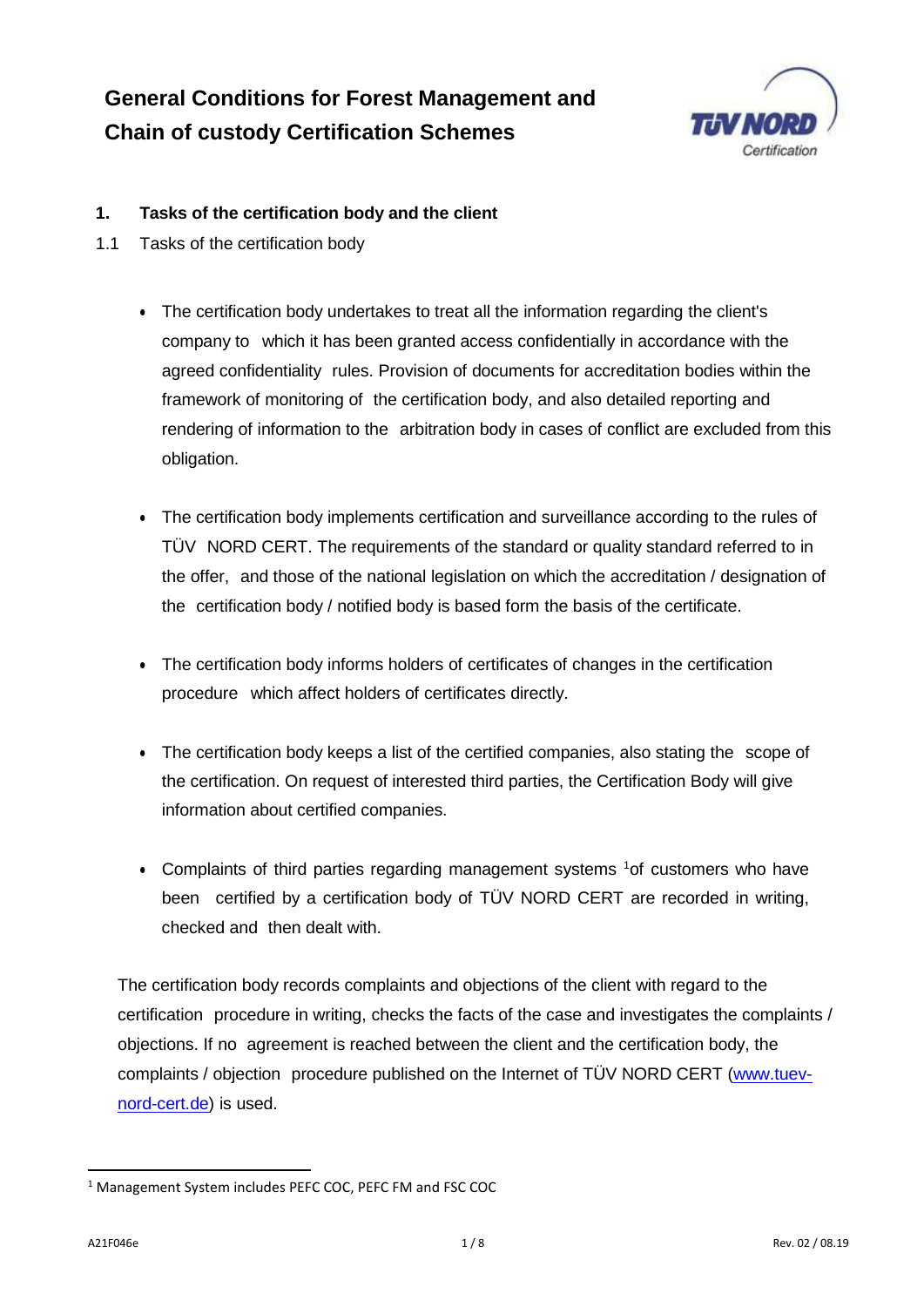- 1.2 Tasks of the client
	- In so far as the accreditation rules provide for a Stage 1 Audit, at the time of the agreed Stage 1 audit, the client provides all documents which are relevant to the management system in their current form (Manual, Procedures, process descriptions, other relevant documents, records regarding internal audits and management reviews which have been performed). The Stage 1 Audit takes place at the client's premises. In the case of all other procedures, the relevant documents must be provided in good time prior to the audit (approx. 2 weeks).
	- If required by the respective standard, the client performs a complete internal audit before the certification audit and also before the annual surveillance audits / annual recertification audit (all elements of the relevant standard and all company locations/production sites and, if appropriate, development sites which are relevant for the scope of the certificate must be audited), and also performs an assessment of the management system.
	- During the audit, the client allows the auditor team to view the records relevant to the scope of the audit, and allows the team access to the organization units of the company, relevant equipment, personnel and client's subcontractors which are affected
	- He names a contact person from the company management who is responsible for the execution of the audit. This is in general the representative who has been appointed for the respective management system.
	- The client is obliged to inform the certification body of all important changes which occur after issue of certificates or extensions or additions to certificates immediately in writing (this affects for example changes regarding to the legal and organizational form of the company, the economic or ownership situation regarding the company, the organization and the management [such as key members of staff in management positions, decision makers or specialist or high-level technical personnel etc.], the contact address and the locations, modifications to the product or the production methods as well as important changes to the management system and the processes).
	- The client has the obligation to record all objections/complaints in relation to the management system and its effectiveness, along with corrective actions and their results, to document these and make them available to the auditor in the audit.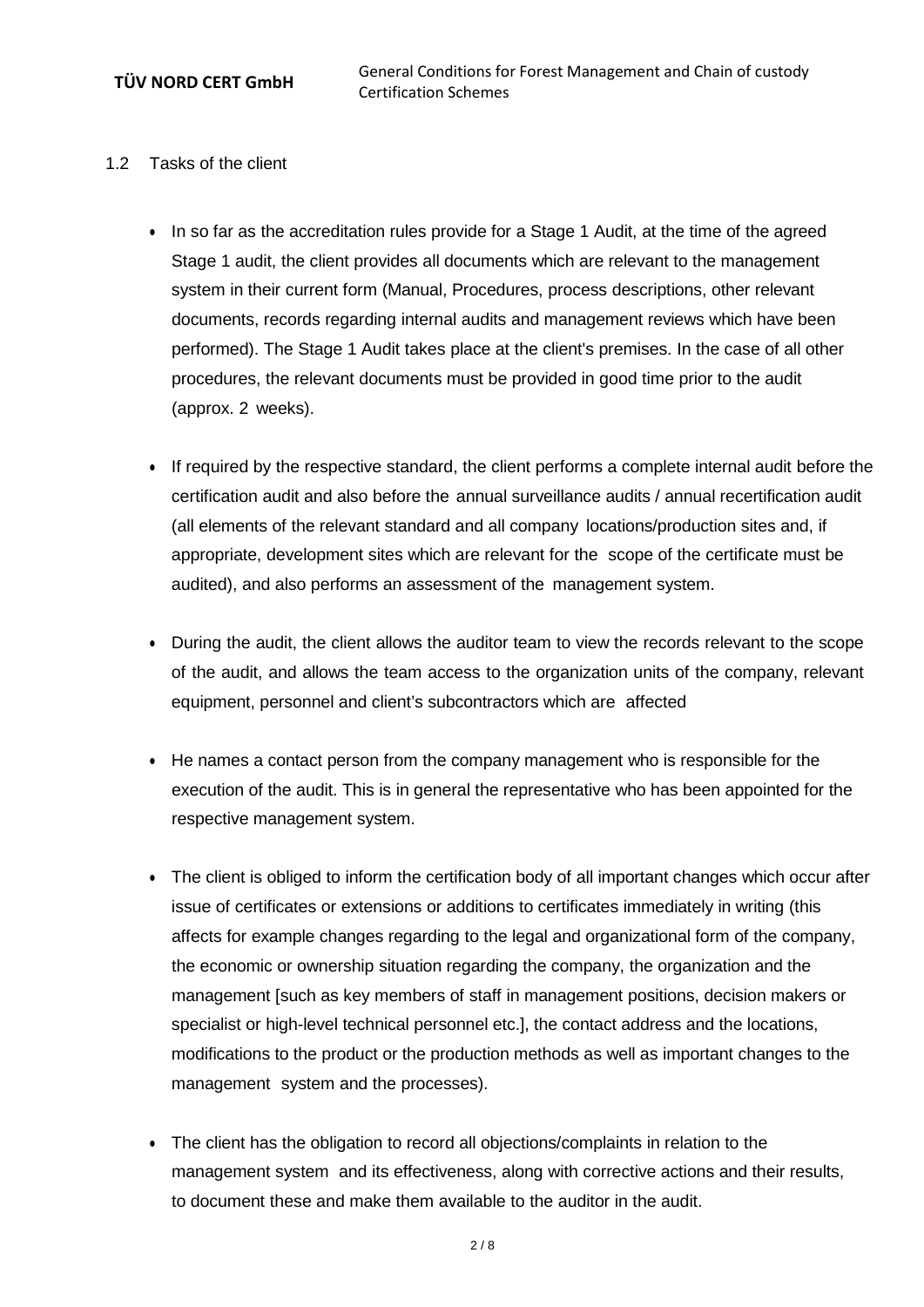1.1.1

• The client undertake the necessary steps to fulfil the certification requirements including implementation of appropriate changes within the certification validity.

1.1.2

- The client has the obligation to fulfil the product requirements of certified products in the ongoing production and complies with any requirements of the certification scheme
- In order to avoid situations of conflict between the certification body and an advisory or consultancy company, the client shall inform the certification body of consultancy or advisory services in the area of management systems which were used before or after signing of the contract. This duty to inform also includes organizations which have performed "in-house training" or internal audits of the management system.
- Within the framework of maintenance of accreditation, notification, approval etc., the client states that he will permit a possible so-called Witness Audit to be performed in his company and that will allow access to relevant files.
- The client has the right to reject the auditors named by the certification body. If no agreement is reached after 3 proposals have been made, the contract is dissolved by mutual agreement.
- If the procedure of combined certification of management systems is used, the client undertakes to fulfil all conditions relating to combined certification of management systems and to inform the certification body immediately in case of non-fulfilment.

In detail, these conditions are as follows:

- <sup>−</sup> Specification, creation and maintenance of a management system which applies in a uniform manner for all branches/production sites. The important documented Procedures must also apply in a uniform manner.
- <sup>−</sup> Surveillance of the entire management system under the central supervision of the management representative based at the central headquarters of the company. This management representative has the authority to issue binding instructions to all branches/production sites.
- <sup>−</sup> Rules which lay down that certain areas of the company work in a centralized fashion for all areas, e.g. product and process development, procurement, human resources etc.
- Performance of internal audits at all production sites/branches of the company before the certification audit.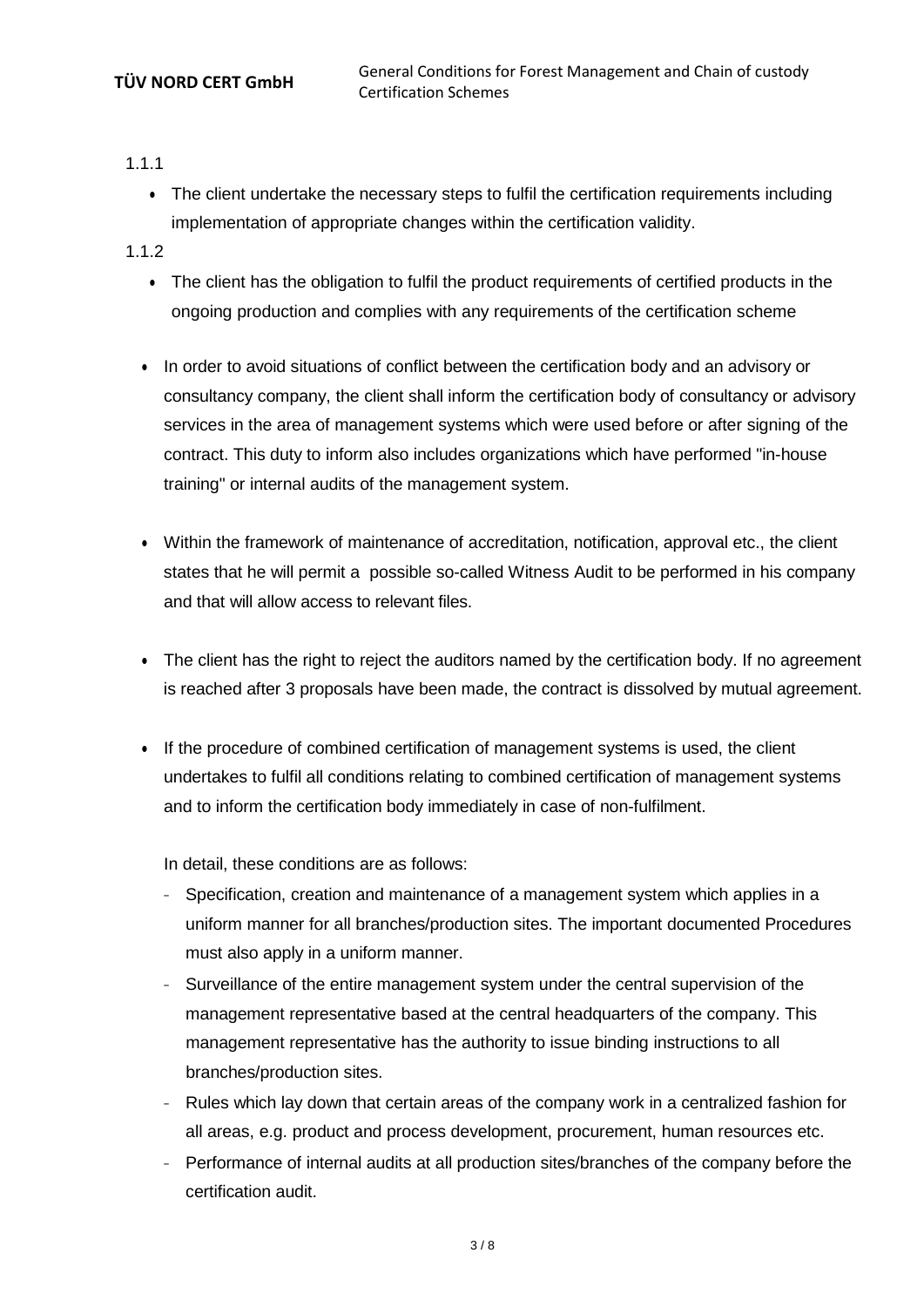- <sup>−</sup> Signing of an agreement between client and certification body which is legally enforceable at all branches/production sites of the company.
- 1.3 Arrangements regarding occupational health and safety
- 1.3.1 Arrangements to be undertaken by the client
	- Before performance of the contractual services, the client shall provide information regarding risks, hazards and stress which could originate from the working environment in the client's factory or at the client's premises. This information shall include information regarding hazardous substances in test pieces. The client shall provide information concerning whether and if appropriate, to what extent, risk and hazard assessments are required for the activities that have been ordered.
	- The client shall have sufficient arrangements in place for first aid, alarm and rescue, and shall name contacts and responsibilities in this regard.
	- The client shall ensure that employees of TÜV NORD CERT only perform work when accompanied by an employee of the client.
	- The client shall provide the employees of the certification body with instruction on the basis of risk and hazard assessment(s) and work and operating instructions. The instruction shall include communication of emergency telephone numbers and collection points in case of danger, and also a description of the functioning and safety of any equipment to be used under such circumstances.
	- The client shall supply any necessary personal protective equipment which may be necessary and which is not provided by the certification body (helmet, safety boots or shoes, ear and eye protection – e.g. ear defenders, safety spectacles/goggles) free of charge.

## 1.3.2 Certification body

The employee of the certification body may only undertake work if the circumstances and the working environment are safe. The employee is entitled to refuse to perform the work in the presence of unacceptable hazards / risks / stresses.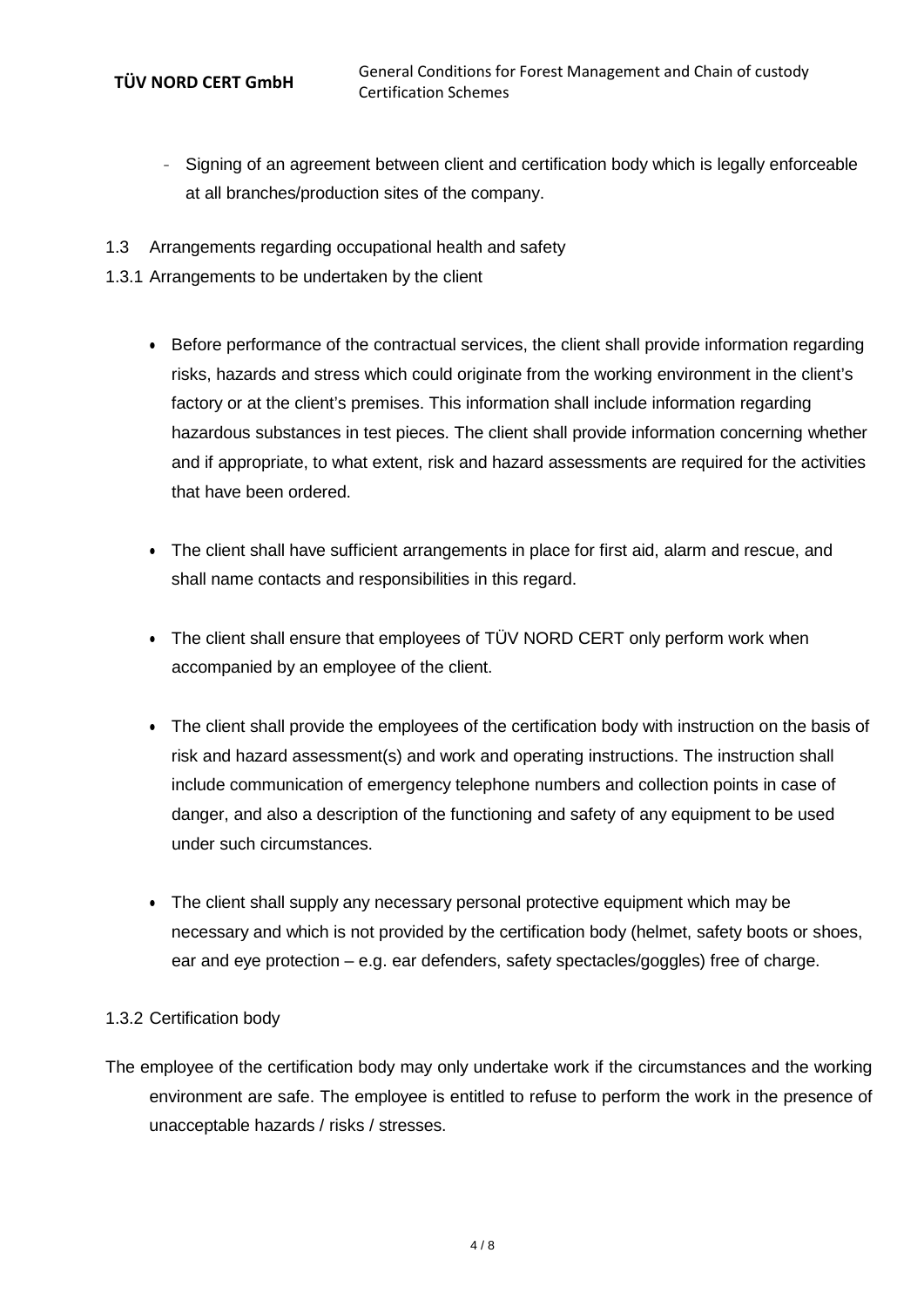#### **2. Validity and rights of use of the test mark and the certificate**

- The validity of the certificate begins with the date when the certificate is issued. The term of the certificate depends on the particular standard on which the audit is based, but may not exceed a maximum of 5 years. This assumes, that based on the date of the certification audit, regular surveillance audits are performed in the company according to the specific accreditation rules or certification standards with a positive result. A surveillance audit at short notice may also become necessary in certain justified cases. It is within the discretion of the certification body to decide on the necessity for such an audit. The same prerequisites apply for the use of the test mark.
- The scope of the certification is listed in German or in English language. A transfer in other languages is provides in good faith. In case of doubt or contradiction is only the German or the English version of the certificate mandatory.
- Approval for use of the test mark only applies for the area of the client's company which has been certified. Use of the test mark for activities which lie outside the scope of the certificate is not permitted.
- The test mark may only be used in the form which is provided by TÜV NORD CERT or the trademark owner. The mark must be easy to read and clearly visible. The client is not authorized to change the certificate and/or the test mark. The certificate and the test mark may not be used in a misleading manner for advertising purposes.
- If the client provides copies of the certification documents to others, the documents shall be reproduced in their entirety or as specified in the certification scheme.
- It is not permitted to make use of the test mark on laboratory test reports, calibration certificates or inspection reports or certificates for persons, as these documents are classified as products in this connection.
- The client must ensure that the test mark and the certificate are only used in advertising in such a way that a statement regarding the certified area of the client which corresponds to the certification is made. The client also has to make sure that, within the framework of competition, the impression is not created that certification by the certification body is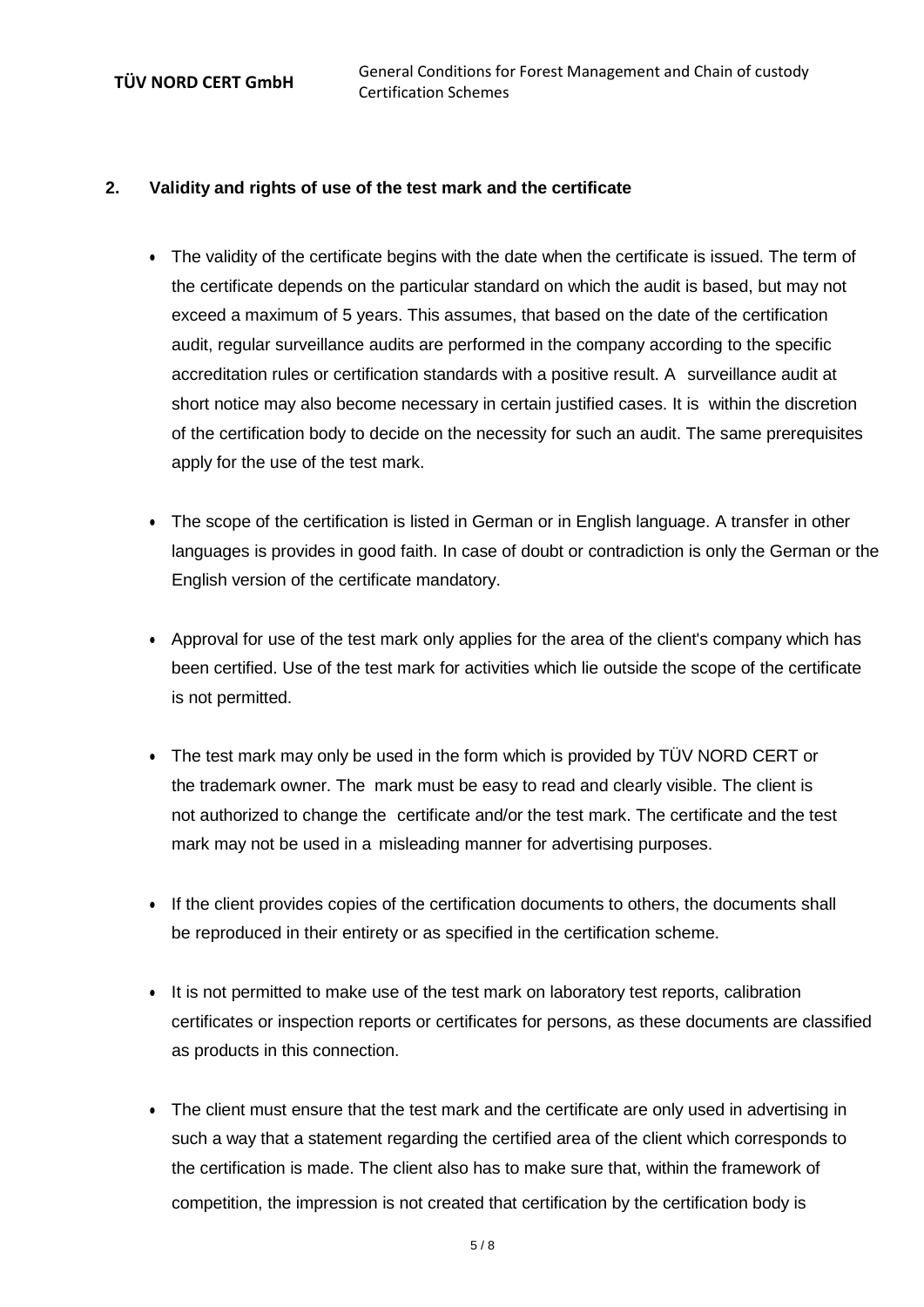equivalent to a governmental inspection.

- If a claim is made against the certification body according to the principles of product liability based on use of the test mark and/or certificate by the client which infringes the conditions of the contract, the client has the duty to hold the certification body harmless and to release the certification body with regard to all claims of third parties. The same applies for all cases in which a claim is made against the certification body by a third party based on advertising claims or other behavior on the part of the client.
- The client receives the non-transferable, non-exclusive right, limited to the contractual term, to make use of the test mark and the certificate in accordance with the conditions stated above.
- Use of the test mark and the certificate is limited to the client and may not be transferred to third parties or legal successors without the express permission of the certification body. If the client wishes to transfer the right of use of the test mark and the certificate, a corresponding application has to be submitted. A new audit must be performed if necessary.
- The test mark to be used in the individual case depends on the certificate which is issued.

## **3. Ending of rights of use**

- 3.1 The right of the client to use the test mark and to claim ownership of the certificate ends automatically with immediate effect without the need for an express statement of termination if among others
	- the client does not immediately report changes in his operations which are of significance as regards the certification, or indications that such changes may occur, to the certification body,
	- the test mark and/or the certificate are used in a such a way as to infringe the provisions of Item 2,
	- the results of the surveillance audits no longer justify maintenance of the certificate,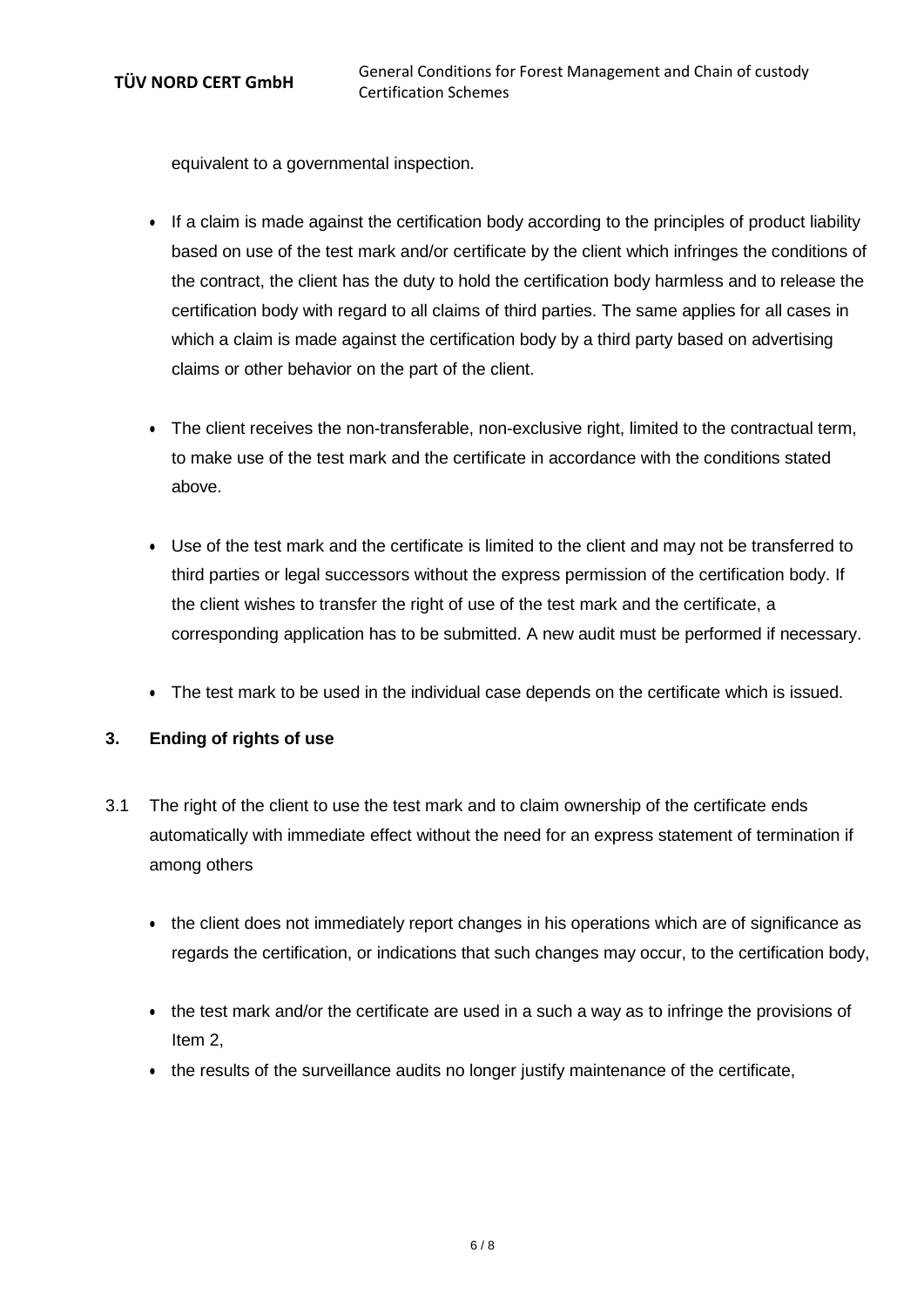- insolvency proceedings are opened with regard to the assets of the client or an application for opening of such proceedings directed against the client is refused on the grounds that insufficient assets are available,
- surveillance audits cannot be performed within the specified periods or
- disputes arise in relation to the test mark in connection with competition law or intellectual property rights.

The certification body is entitled to suspend or terminate a certificate, and hereby the entitlement to use the test mark, if the certification body subsequently becomes aware of new information pertaining to the assessment of the certification procedure or its result.

In addition, TÜV NORD CERT and the client have the right to terminate the contractual relationship with immediate effect, if use of the test mark is prohibited to the client in a manner which is legally binding. The same applies for the certificate.

- 3.2 The certification body has the right to instigate a decertification procedure in the presence of the reasons given in 3.1 following proper and expert analysis, and to suspend, withdraw or declare the certificate to be invalid. Lifting the suspension is described in the scheme specific service description. Any costs associated with this shall be the responsibility of the client.
- 3.3 The client must return all certificates to the certification body when the rights of use are terminated or expire. The client fulfils his obligations by sending all certificates to the certification body.
- 3.4 The General Conditions for the Certification of Management Systems apply correspondingly for extensions or additions to certificates.

## **4. Disclosure of information to the standard owner**

Personal and company-related information has to be passed to the standard owners.